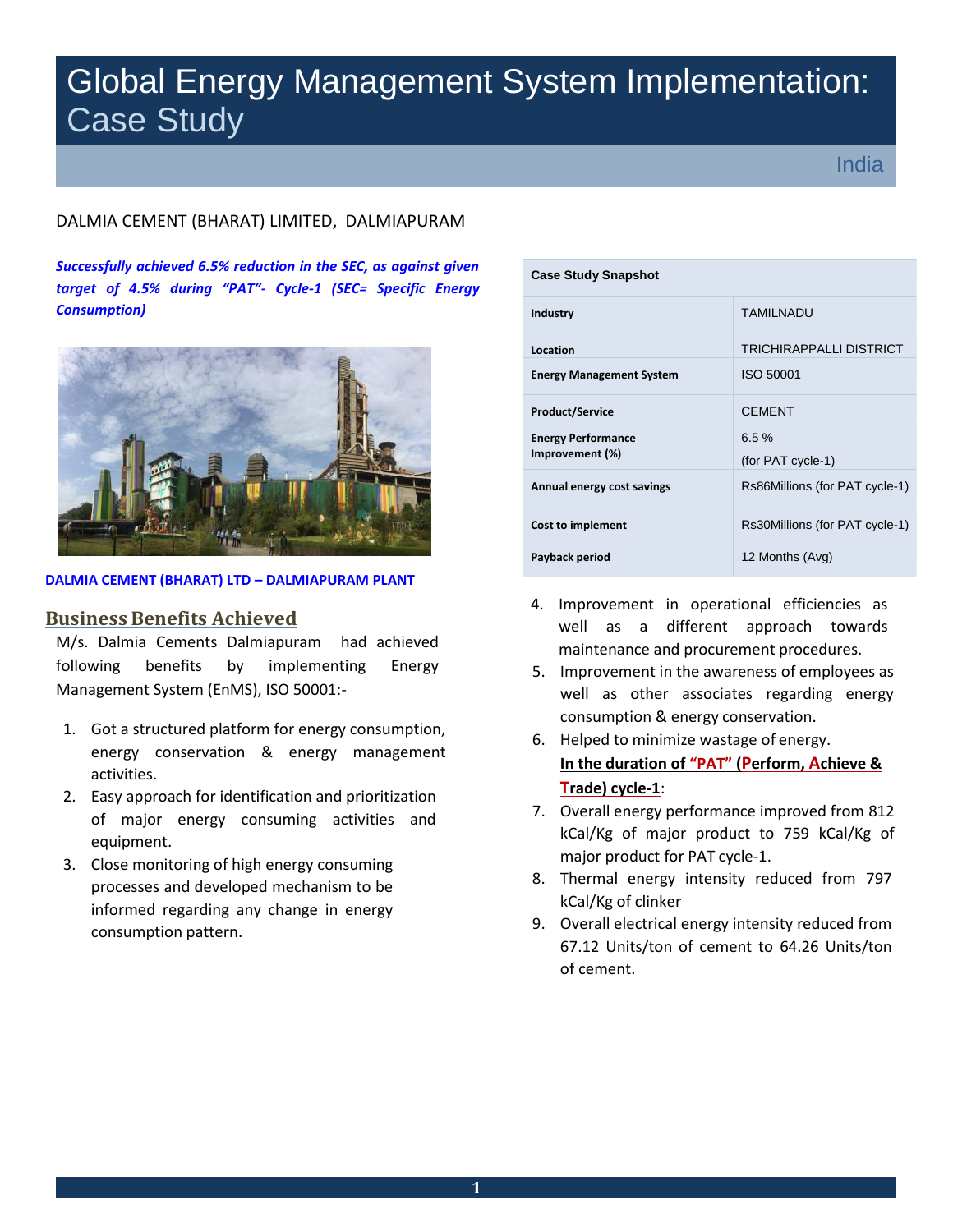- 10. Up to clinkerization, electrical energy intensity reduced from 53.6 Units/ton of clinker to 51.6 Units/ton of clinker.
- 11. Achieved total energy cost saving of Rs 86 million, with an investment of Rs 30 Million and an average payback period of 36 months.
- 12. Overall implementation of the ISO 50001, helped a lot to brand image of the company.

*"Energy Saving: A Profitable Way To Reduce Global Warming And To Remain Sustainable."* —Mr. R.A.Krishnakumar, Executive Director.

#### **Company Profile**

Dalmia Cement (Bharat) Limited, Dalmiapuram Plant Limited, established in 1939. which is one of the largest industrial groups in India. Dalmia Cement is one of the first Indian cement company that has been recommended for the prestigious certification of IS/ ISO 9002 in 1993 for its quality assurance system by BIS.

Oil Well Cement Production Started in Indian cement company in 1984 and Certification by API in 1986

Presently Dalmia Cement Dalmiapuram Plant is IS/ISO 9001, IS/ISO 14001, OHSMS IS 18001 and IS/ISO 50001 certified .

Also to meet the increased power requirement at optimum cost, a 27 MW Captive Thermal Power Plant is put up during the year 2005. Additional Captive Thermal Power Plant of Capacity 18 MW is commissioned in the year 2008.

In a bid to encourage green energy, the group also developed wind power project of 16.525 MW capacity in the state of Tamil Nadu. Dalmia Cement Dalmiapuram plant is one of the most modern dry process cement plant, with modern equipment. The company adheres to all applicable statutory regulations.

## **Business Case for Energy Management**

**"A Proactive Approach to Achieve Energy Consumption Norms notified under Energy Conservation Act-2001"**

The Energy Conservation Act (EC Act)-2001, was enacted in 2001 with the goal of reducing energy intensity of Indian economy. Bureau of Energy Efficiency

(BEE) was set up as the statutory body on 1st March 2002 at the central level to facilitate the implementation of the EC Act. The Act provides regulatory mandate for: standards & labeling of equipment and appliances; energy conservation building codes for commercial buildings; and *energy consumption norms for energy intensive industries***.**  There was a long deliberation between all stake holders e.g. – Bureau of Energy Efficiency (BEE), Cement Manufacturers' Association (CMA), Senior executives as well as representatives of various cement plants and National Council for Cement & Building Materials (NCCBM) for fixation of energy consumption norms for cement manufacturing process under the EC Act-2001. Ultimately it had been come-out in the **form of "PAT" – Perform Achieve & Trade scheme of BEE**, in which participation of notified designated consumers was mandatory from 8 highly energy intensive sector. Each designated consumer from these 8 sectors was notified a unit specific energy reduction target on that  $31^{st}$ March, 2012. A period of 3 years was allotted to achieve the notified target from date:  $01<sup>st</sup>$  April, 2012 to  $31<sup>st</sup>$ March, 2015. This period of 3 years was specified as "PAT"- Cycle 1; Third year of "PAT"  $-$  Cycle 1 was considered as assessment year to achieve the target. Higher achiever shall be issued Energy Saving Certificates from the BEE, which shall be tradable in the market. Lower achiever shall be panelized with Rs 10 Lakhs and he has to comply, his notified targets, by purchasing the Energy Saving Certificates from the market.

Being a front runner in the field of energy management the Dalmia Cement Dalmiapuram Plant was aware of these activities and made self-ready proactively. So, that notified targets can be achieved.

Baseline of M/s Dalmia Cement Dalmiapuram Plant was identified as 812 kCal/kg of major product (PPC cement) through an energy audit conducted by a third party nominated by the BEE. It had given a reduction target of 4.5%, and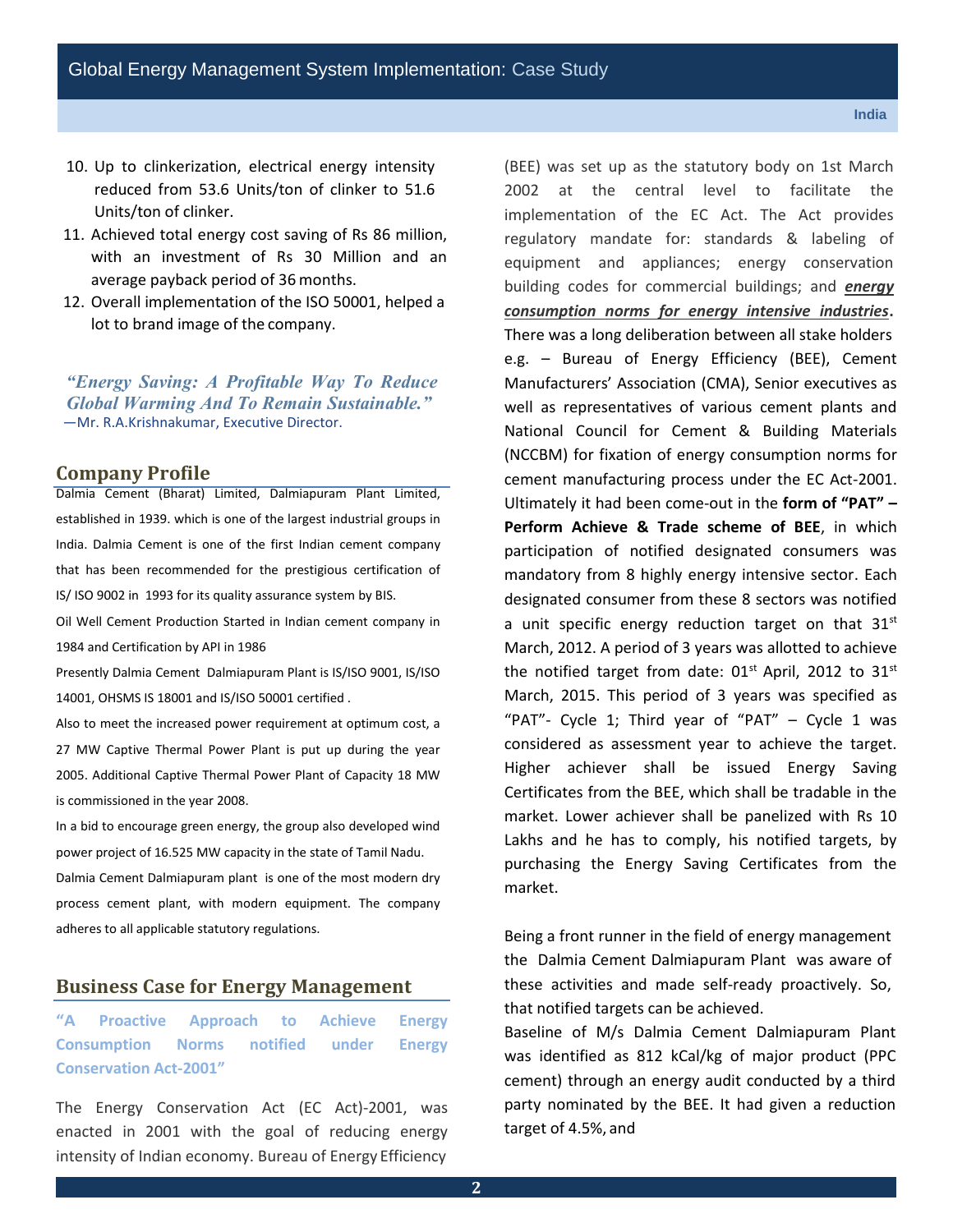had to achieve target of 832 kCal/kg of major product (PPC cement) in the assessment year of "PAT"- Cycle 1.

At the end of PAT - Cycle 1, M/s Dalmia Cement Dalmiapuram Plant achieved a level of 759 kCal/Kg of major product with a reduction of 6.5%, as against notified target of 4.5%.In lieu of additional savings, M/s Dalmia Cement Dalmiapuram Plant , shall be got issued 5870 Energy Saving Certificates from the BEE.

Following major energy saving projects were implemented to achieve "PAT" targets:

- Install VFD for line 1 packing plant compressor
- Install Transvector nozzles for cleaning applications
- \* Replace timer based drain valves with level sensor based drain valves
- $\div$  Install centrifugal compressors for line 2 plants
- Avoid idle flow through coal mill
- Install high efficiency pump for coal mill
- Avoid idle flow through CVRM 1
- Avoid idle flow through CVRM 2
- \* Improve Line 2 pre-heater top stage cyclone efficiency
- Replace Line 2 Pre-heater fan with high efficiency fan
- 
- Install New high efficiency fan for Coal Mill –Booster Fan
- Pyro jet burner for Line 2 Kiln
- Minimize air infiltration in boiler -27 MW
- Optimize the operation of CEP by installing VFD
- Install VFD in Instrument air compressors
- Optimize Service air pressure in 18 MW and 27 MW
- conversion of AFBC boiler to CFBC boiler

## **Drivers/Business Case**

Following are the driving forces/drivers to move towards energy efficiency improvement programs:

- 1. Reduction cost a cut throat competition in cement market.
- 2. Reduce the impact of rising costs –Low operating margins because of increasing in logistic cost & input cost.
- 3. Survival during recession period.
- 4. Energy contributes approx. 60% of manufacturing cost.

6. Reduce reliance on fossil fuels – GHG Reduction & Environmental Concern.

#### **Energy Management Program**

Following are the national and regional/state level government and other programs which are being organized to encourage and promote energy management activities, in which our company is participating for last so many years:

1.National Energy Conservation Award instituted by the BEE, under Ministry of Power, Govt. of India. (M/s Dalmia Cement Dalmiapuram Plant had been Awarded two times 1stin cement sector )

2.National Award for Excellence in Energy Management, instituted by Confederation of Indian Industry (CII). (M/sDalmia Cement Dalmiapuram Plant had been Awarded Several times "Excellent Energy Efficient Unit" award, and "Energy Efficient Unit" award in cementsector.

◆ Prevent heat loss across the duct from ESP outlet to cooler vent fan inlet in Lir@ement & Building Materials (NCCBM), under 3.National Award for Energy Efficiency in Indian Cement Industry, instituted by National Council for Ministry of Commerce & Industries, Govt. of India. (M/s Dalmia Cement Dalmiapuram Plant had been Awarded Four times "2ndBest Improvement in Electrical Energy Performance" award, two times "2ndBest Improvement in Thermal Energy Performance" award and one time "Best Improvement in Thermal Energy Performance" award)

> 4.(M/s Dalmia Cement Dalmiapuram Plant had been Awarded First in Cement Industry Green Pro Certification for Dalmia PPC/VAJRAM by CII.

## **History of Energy Reduction Approach**

Energy Management System (EnMS) standard ISO 50001, was published in 2011. The Energy Conservation Act (EC Act)-2001, was enacted in 2001 by the Govt. of India. "PAT" scheme of the BEE was launched on  $31^{st}$ March, 2012. But the history of energy reduction

5. Legal compliance under EC Act-2001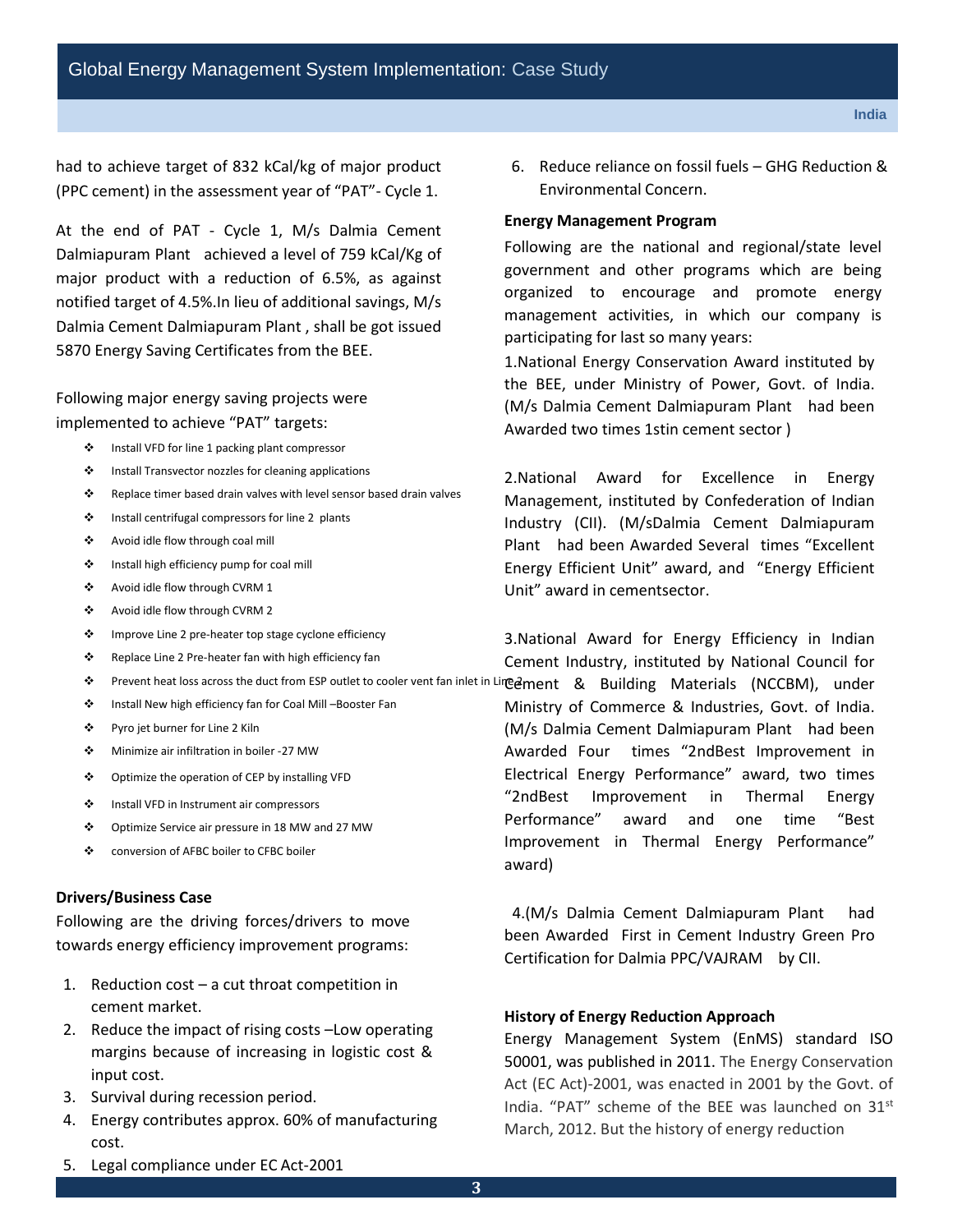approach in Indian cement industry lasts for very long back. Being a part of Indian cement industry M/s JKLC is also having its approach towards energy reduction,  $\frac{1}{747}$ since its inception. As we have been already stated that energy contributes approx. 60% of total manufacturing cost and there is always a cut throat competition in Indian cement market. So, we have to be on toes, every time to avail each and every opportunity of energy conservation, considering cost benefit analysis. By implementing various major and minor energy conservation measures, M/s Dalmia Cement Dalmiapuram Plant was able to reduce its electrical energy intensity, from 67.12 Units/Ton of cement to 64.26 Units/ton of cement, as well as thermal energy intensity, from 797 kCal/Kg of clinker , during a period of 5 years before launching of "PAT" scheme;

# **Keys to Success**

- 1. Commitment and support of top management towards all energy management activities.
- 2. Always keep eyes open to identify each and every, energy saving opportunity.
- 3. Minimize implementation time of all EnMP's (Energy management Programs)
- 4. Periodic review for the effectiveness of all implemented EnMP's (Energy management Programs)
- 5. Involvement of people from all levels.
- 6. Benchmarking with self-past performance as well as within pear groups
- 7. Implementation of best practices, adopted by other plants in the pear group.

# **EnMS Development and Implementation**

Dalmia Cement Dalmiapuram Plant had established, documented, implemented and maintain an EnMS and is committed to continually improve its effectiveness in accordance with the requirement of ISO 50001:2011. It is intended to lead reduction in Green House Gases emission and other related environmental impacts and energy cost through systematic management of energy.

#### **Business Benefits**

Energy Performance improved to 6.5 % from the baseline. The baseline gate to gate consumption in 2013-14 was 812 Kcal/kg of Major Product which is improved to 759 Kcal/kg in financial year 2014-15(Apr-Mar).

747 Total CO2emissions - gross (million tonnes) : FY 2013-14 : 4.46 , FY 2014-15 : 3.94

Total CO2emissions - net ( million tonnes) : FY 2013-14 : 3.73 , FY 2014-15 : 3.27

Energy saved in the year 2015-16 is 24.0 million kWh/year

#### **Organizational**

#### Top Management

The Unit-Head is the Top Management in the organization. He is committed to support the EnMS and to continually improve its effectiveness. The Unit Head enunciated an Energy Policy which is required to be followed by everyone in the organization.

EnMS Team Leader/Management Representative The Unit Head had appointed a Management Representative, the EnMS team leader for the energy management systems, who irrespective of other

responsibilities, has the responsibility and authority to ensure that, EnMS is established, implemented, maintained and continually improved in accordance with ISO 50001:2011.



#### **Energy Review & Planning**

#### Energy Planning – General

An energy planning consistent with the energy policy had been done and documented. The emphasis was on leading to activities that continually improve energy performance. This had involved review of organization activities that can affect energy performance.

#### Energy Review

Organization has established, a procedure, to record and maintain an energy review. This was done through periodic audits. A procedure was established which defined the methodology & criteria to develop the energy review based on various aspects.

Review, Analysis and Planning – Energy Baseline Based on output of initial energy review, an energy baseline had been decided and recorded, considering a data period of past 2 years. Change in energy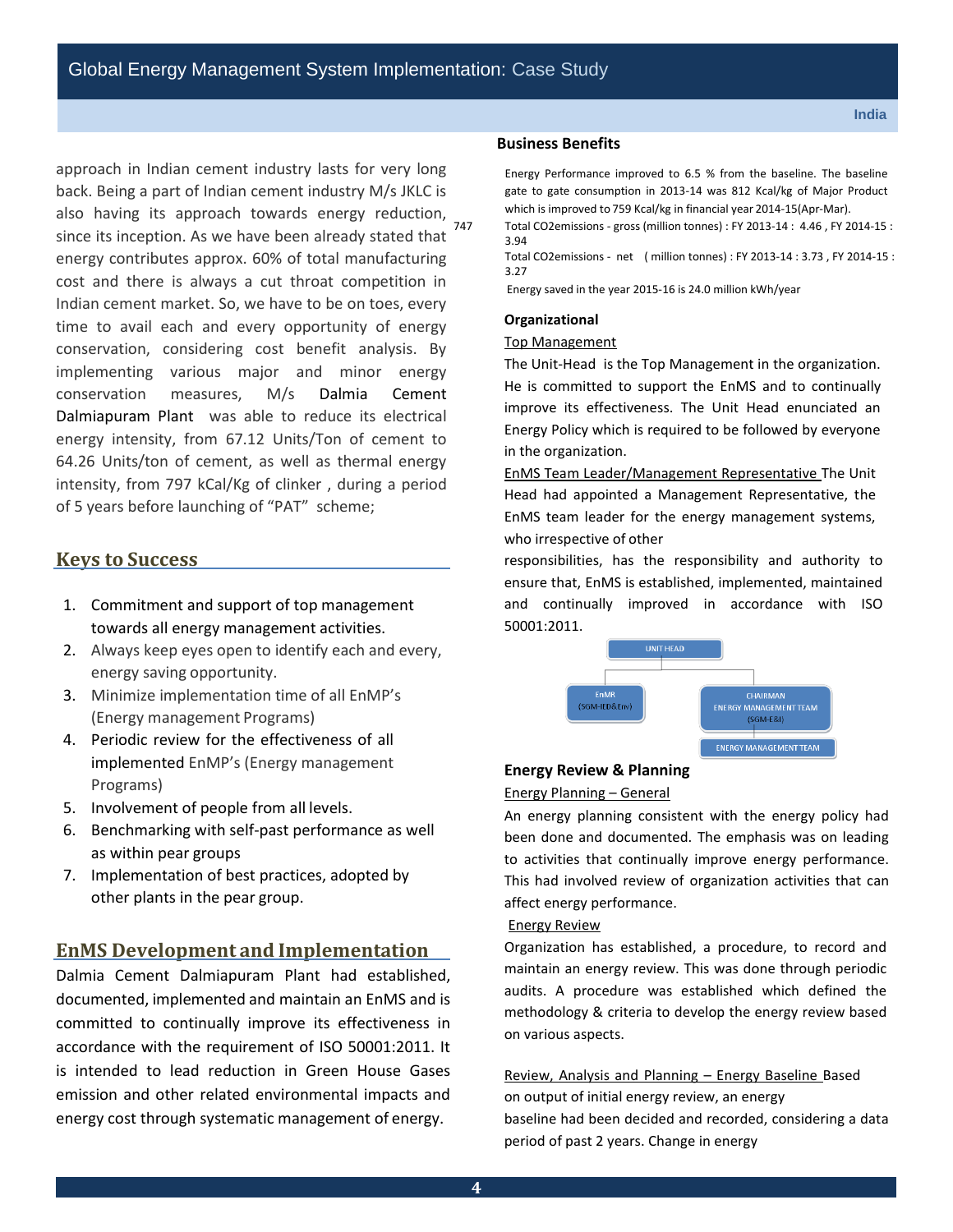performance was to be measured against the energy baseline established.

## Energy Performance Indicators (EnPIs)

The energy performance indicators (EnPIs) appropriate for monitoring and measuring energy performance were identified and were linked operational performance measurable such as energy used/ton of finished product. These are reviewed on an ongoing basis and compared on monthly basis to the energy baseline and updated as required.

# Energy Objectives, Energy Targets and Energy Management Action Plans

Documented energy objectives & targets had been established at relevant functions, levels, processes and facilities. While establishing and reviewing objectives and targets, due consideration was given to legal and other requirements, significant energy uses & opportunities to improve energy performance.

**Financing:** Further consideration was also given to financial, operational and business conditions, technological options and views of stake-holders. Documented Action Plans (EnMPs) were established, implemented and maintained for achieving objectives and targets. These action plans were updated at defined intervals and included designation of responsibility, the means and time frame by which individual targets are to be achieved, statement of method by which improvement in energy performance shall be verified and a statement of the method of verifying the results. **Duration:** Implemented in a period of one year

**Development and Use of Professional Expertise, Training and Communications** Competence, training and Awareness

It is ensured that any person(s) working related to significant energy uses are competent on the basis of appropriate education, training, skills or experience. The organization has a system to monitor the competence of its personnel and identify training needs associated with the control of its significant energy uses and the operation of the EnMS. Training is provided or other actions are taken to meet the identified needs. Associated records, including evaluation of the effectiveness of actions are maintained.

#### Communication

The Top management has established appropriate communication processes with regard to energy performance and EnMS. Internal communication within various levels and functions is done through formal meetings, internal circulars, letters, notice/display boards, internal mail system, training programs (including those for Energy Policy), open forum meetings, daily, weekly meetings, safety committee meetings, cross functional teams, quality circles and similar means.

Any person working for, or on DCBL DPM behalf can make comments or suggest improvements to the EnMS. Suggestions/Comments received from internal personnel are documented, reviewed & suitable actions are taken.

**Employee Engagement:** Employees from the all levels and various functions are encourage and motivated to participate in the EnMS activities through, suggestionscheme, forum of quality circles, cross functional teams of various sections of the plant and nominating them for internal and external training programs, to depute for visit of other cement plants to see best practices implemented there.

**Professional Expertise:** Energy professionals and experts are called from external agencies like, NCCBM, CII, BEE accredited energy auditors/ BEE empaneled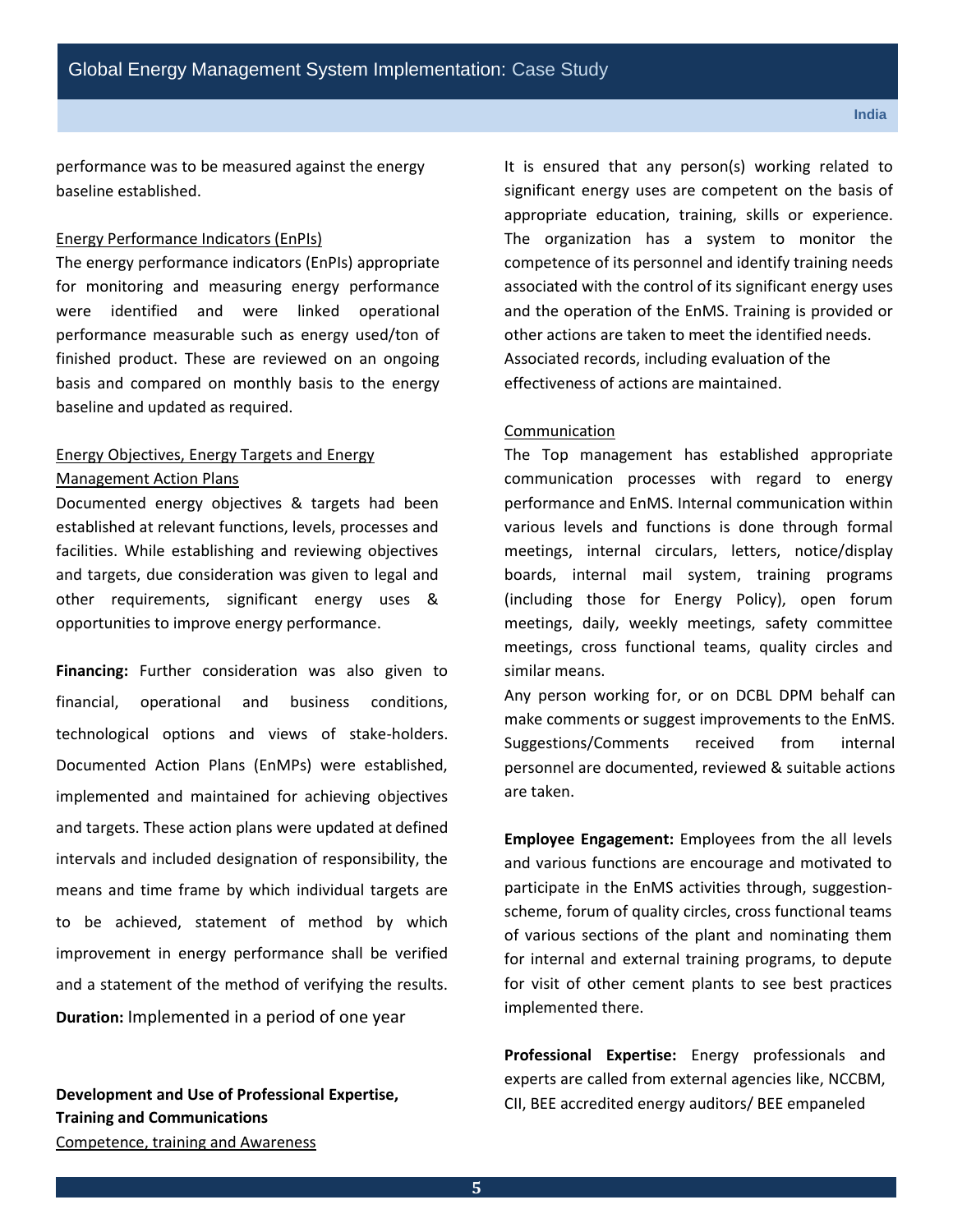energy audit firms and is engaged for various EnMS activities.

## **Tools & Resources:**

As all the employees were well versed with the existing other management systems already in place (ISO 9001, ISO 14001 and OHSMS 18001) the implementation of ISO 50001 was smooth. But involvement and to educate bottom line workmen was challenge which was met by regular & effective training by internal & external resource persons.

# **Steps Taken to Maintain Operational Control and Sustain Energy Performance Improvement** Operational Control

It is ensured that those operations and maintenance activities which are related to significant energy uses and that consistent with energy policy, objectives, targets and action plans, are identified and it is ensured that they are carried out under specified conditions, by i) Establishing and setting criteria for effective operation and maintenance of significant energy uses, where their absence could lead to a significant deviation, from effective energy performance;

ii) Operating and maintaining facilities, processes, systems and equipment, in accordance with operational criteria;

iii) Appropriate communication of the operational controls to personnel working for, or on behalf of, the organization.

iv) The written work-instructions are made available/displayed for a specific process or procedure. In case of any contingency, emergency situations or potential disasters, including procuring equipment, energy performance shall be included in determining how JKLC will react to these situations.

# **Approach used to 1) determine whether Energy Performance improved and 2) to validate results**  Monitoring, Measurement and Analysis

A system is established for monitoring, measuring, recording and analysis at planned intervals of key characteristics of DCBL DPM operations that determine energy performance.

These key characteristics include:

i) Significant energy uses and other outputs of energy review;

ii) Relevant variables related to significant energy uses;

iii) Energy Performance Indicators(EnPIs);

iv) Effectiveness of the action plans in achieving objectives and targets;

v) Evaluation of actual V/s expected energy consumption.

An energy measurement plan has been defined and implemented. This includes utility meters monitoring and measurement systems connected to a software application

## Internal Audit of the EnMS

The internal audits are conducted once in six months. These audits are conducted to ensure and validate that the EnMS meets planned arrangements, ISO 50001:2011 standard requirements and EnMS it effectively implemented & maintained and improves the energy performance.

## **Cost Benefit Analysis**

During implementation of various energy saving measures, achieved total energy cost saving of Rs 86 million, with an investment of Rs30 Million and an average payback period of 36 months.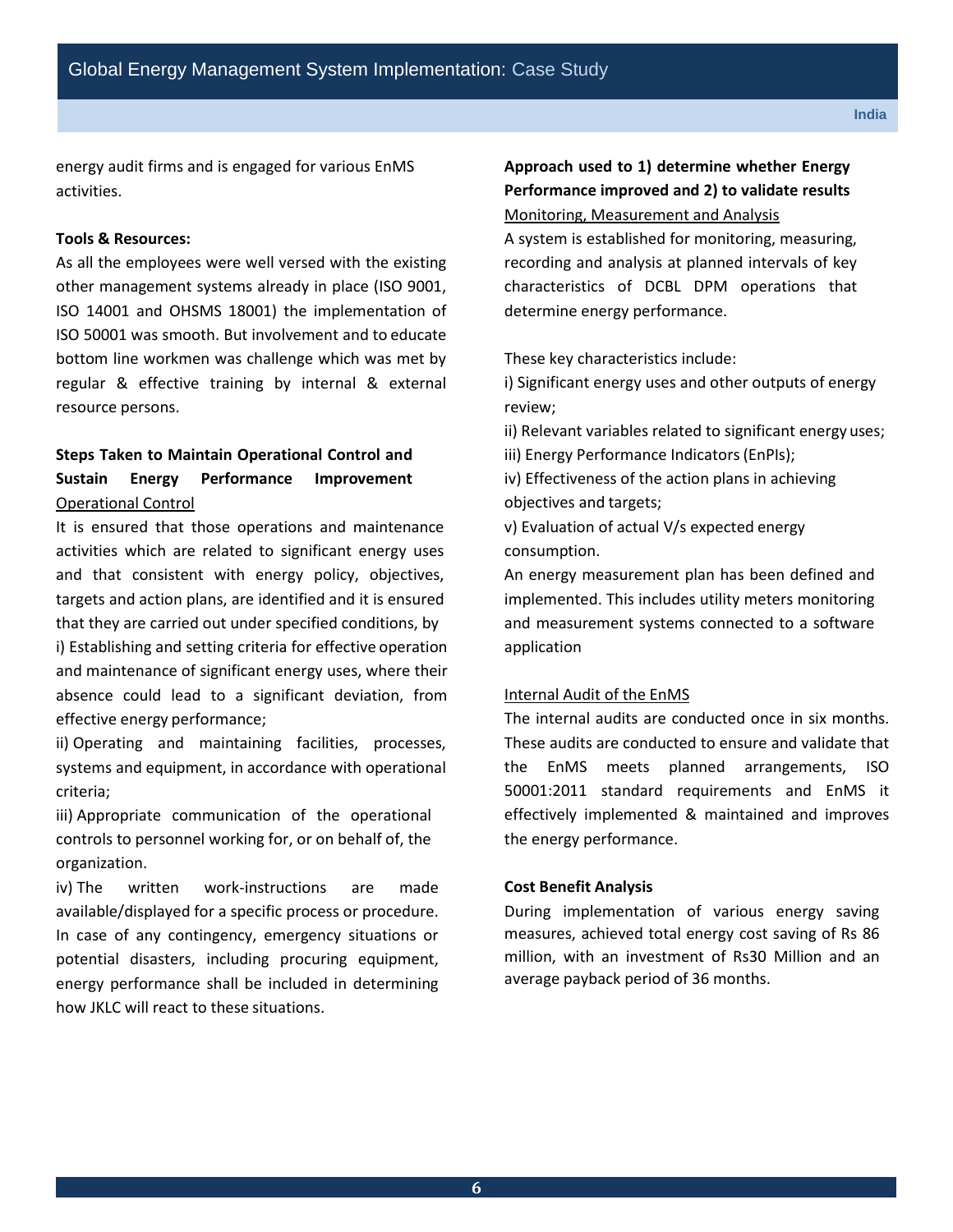**India**

*The implementation of the Energy Management System ISO 50001 at our plant, M/s Dalmia Cement Dalmiapuram Plant had helped us a lot for:*

- *Systematic approach towards energy management.*
- *Improving energy performance at various levels of production*
- *Further strengthen overall energy management system*
- *Improvement in effective measuring & monitoring system*
- *Control of wastage of energy at the point of use*

 *Dalmia Cement Dalmiapuram Plant is a front runner for continual improvement in energy efficiency, by adopting EnMS- ISO 50001, implementing best practices, involving personnel at all levels, periodic review as well as identifying opportunities and systematic implementation of the action plans.*

- *We are pleased to say that this philosophy helped us a lot for achieving "PAT" targets.*
- *Mr. R.A.Krishnakumar- Unit Head*

| <b>ENERVI DENVARININU</b>                                                                            |                                                                                                                                                                                                                                                                                                                                                                                                                                                                                                                                                          |        |  |
|------------------------------------------------------------------------------------------------------|----------------------------------------------------------------------------------------------------------------------------------------------------------------------------------------------------------------------------------------------------------------------------------------------------------------------------------------------------------------------------------------------------------------------------------------------------------------------------------------------------------------------------------------------------------|--------|--|
| <b>Parameters</b>                                                                                    | Electrical SEC (kWh / T of Cement ) Thermal SEC (kcal / kg of Clinker)                                                                                                                                                                                                                                                                                                                                                                                                                                                                                   |        |  |
| Comparison of specific energy consumption (SEC).                                                     |                                                                                                                                                                                                                                                                                                                                                                                                                                                                                                                                                          |        |  |
| <b>SEC: Yours</b>                                                                                    | 64                                                                                                                                                                                                                                                                                                                                                                                                                                                                                                                                                       | 747    |  |
| <b>SEC Values for Competitor - 1 :</b>                                                               | 79                                                                                                                                                                                                                                                                                                                                                                                                                                                                                                                                                       | 721    |  |
| <b>SEC Values for Competitor - 2 :</b>                                                               | 72                                                                                                                                                                                                                                                                                                                                                                                                                                                                                                                                                       | 719    |  |
| SEC Values for Competitor - 3 :                                                                      | 70                                                                                                                                                                                                                                                                                                                                                                                                                                                                                                                                                       | 741    |  |
| lational Benchmark for SEC :                                                                         | 62                                                                                                                                                                                                                                                                                                                                                                                                                                                                                                                                                       | 687    |  |
| nternational Benchmark for SEC :                                                                     | 60.50                                                                                                                                                                                                                                                                                                                                                                                                                                                                                                                                                    | 680.00 |  |
| SEC Target for FY Year 2016 - 2017 :                                                                 | 70.07                                                                                                                                                                                                                                                                                                                                                                                                                                                                                                                                                    | 764.00 |  |
| Please mention the sources / references for the<br>furnished data<br>(National & International Data) | http://ietd.iipnetwork.org/content/cement#benchmarks(international<br>Benchmark)<br>http://www.indiaenvironmentportal.org.in/liles/Cement.pdi(national Benchmark)<br>Also, kindly note that Our Plant is making 10 varieties of Cement, incld<br>Special Cements Viz., OWC, 53 S, SPRC, which require substantially higher<br>than the OPC Clinker/Cement. Therefore SEC numbers are apple to apple. To<br>have some parity. We have given the SEC numbers above for our Line-2, which<br>ie maennably comprensible quarthough etill not avele to avelo. |        |  |

**EUFROY REVOLUTIONAL** 



 **Energy Management Team** 

# **Lessons Learned**

One should always be alert for the things going on its surrounding environment, especially when it is expected through legislation and binding for one and all. And should prepared to face, anticipated challenge, by keeping self-ready, in view of all relevant aspects.